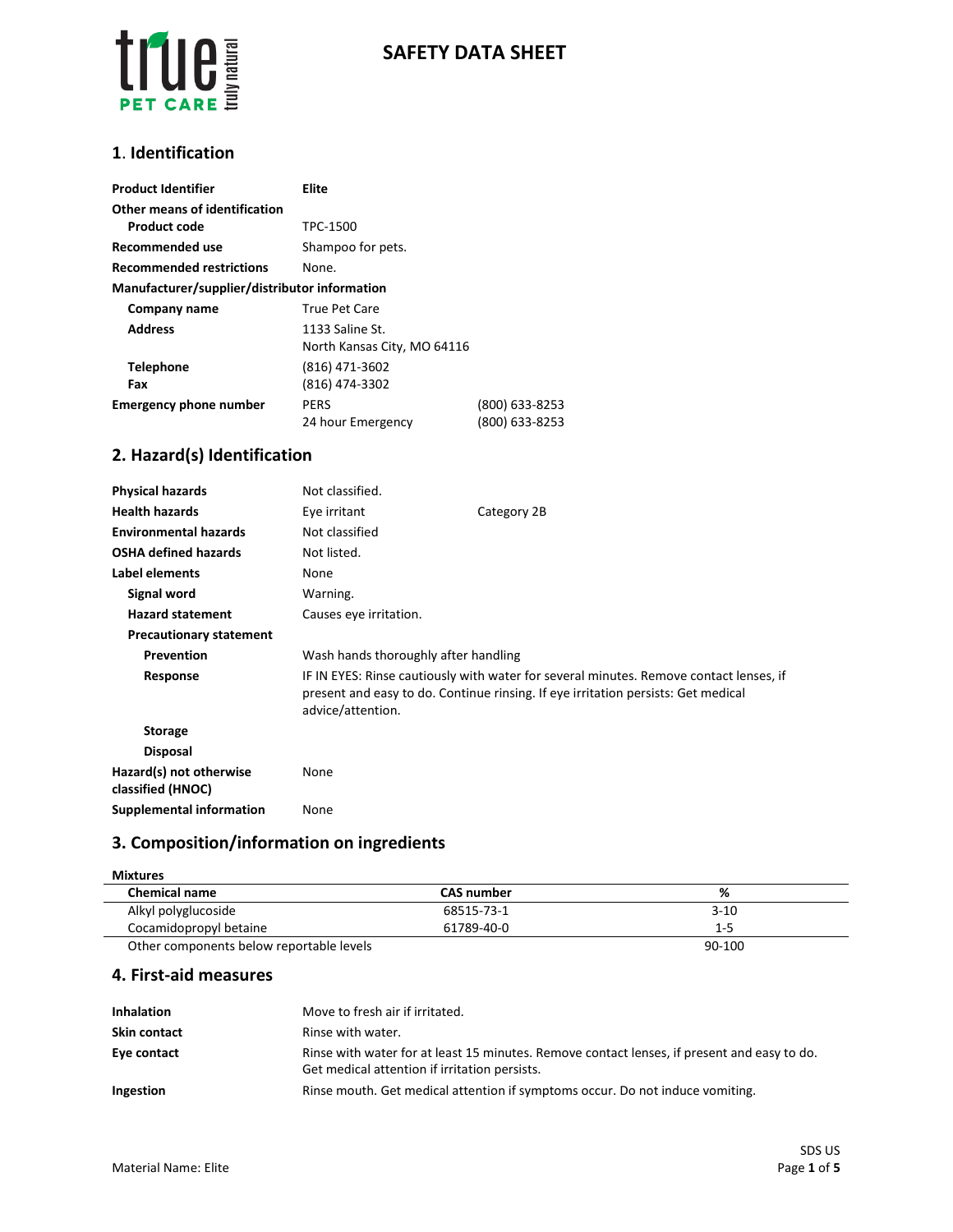| <b>Most important</b><br>symptoms/effects, acute and<br>delayed              | Dermatitis, Rash.                                                                                                      |
|------------------------------------------------------------------------------|------------------------------------------------------------------------------------------------------------------------|
| Indication of immediate<br>medical attention and special<br>treatment needed | Provide general support measures and treat symptomatically. Keep victim under observation.<br>Symptoms may be delayed. |
| <b>General information</b>                                                   | This type of detergent is generally non-toxic. It is meant to be in direct contact with skin.                          |

# **5. Fire-fighting measures**

| Suitable extinguishing media                                        | Water fog. Foam. Dry chemical powder. Carbon dioxide $(CO2)$                                                                              |
|---------------------------------------------------------------------|-------------------------------------------------------------------------------------------------------------------------------------------|
| Unsuitable extinguishing<br>media                                   | None known                                                                                                                                |
| Specific hazards arising from<br>the chemical                       | During fire, gases hazardous to health may be formed.                                                                                     |
| Special protective equipment<br>and precautions for<br>firefighters | Self-contained breathing apparatus and full protecting clothing must be worn in case of fire.                                             |
| <b>Fire-fighting</b><br>equipment/instructions                      | Move containers from fire area if you can do so without risk.                                                                             |
| <b>Specific methods</b><br><b>General fire hazards</b>              | Use standard firefighting procedures and consider the hazards of other involved materials.<br>No unusual fire or explosion hazards noted. |

## **6. Accidental release measures**

| Personal precautions,<br>protective equipment and<br>emergency procedures | Wear appropriate protective equipment and clothing during clean-up. Wear eye/face<br>protection.                                                                                                                                                                 |
|---------------------------------------------------------------------------|------------------------------------------------------------------------------------------------------------------------------------------------------------------------------------------------------------------------------------------------------------------|
| <b>Methods and materials for</b><br>containment and cleaning up           | Caution $-$ spillages may be slippery                                                                                                                                                                                                                            |
|                                                                           | Large spills: Stop the flow of material, if this is without risk. Dike the spilled material, where<br>this is possible. Absorb in vermiculite, dry sand or earth and place into containers. Prevent<br>entry into waterways, sewer, basements or confined areas. |
|                                                                           | Small spills: Wipe up with absorbent material (e.g. cloth, fleece). Clean surface thoroughly to<br>remove residual contamination.                                                                                                                                |
|                                                                           | Never return spills to original container for re-use. For waste disposal, see section 13 of the<br>SDS.                                                                                                                                                          |
| <b>Environmental precautions</b>                                          | Avoid discharge into areas not consistent with package labeling.                                                                                                                                                                                                 |

## **7. Handling and storage**

**Precautions for safe handling** Avoid contact with eye. Avoid prolonged exposure. Observe good industrial hygiene practices. **Conditions for safe storage, including any incompatibilities** Store in original tightly closed container. Do not store in extreme conditions.

## **8. Exposure controls/personal protection**

### **Occupational exposure limits** None

### **Biological limit values** None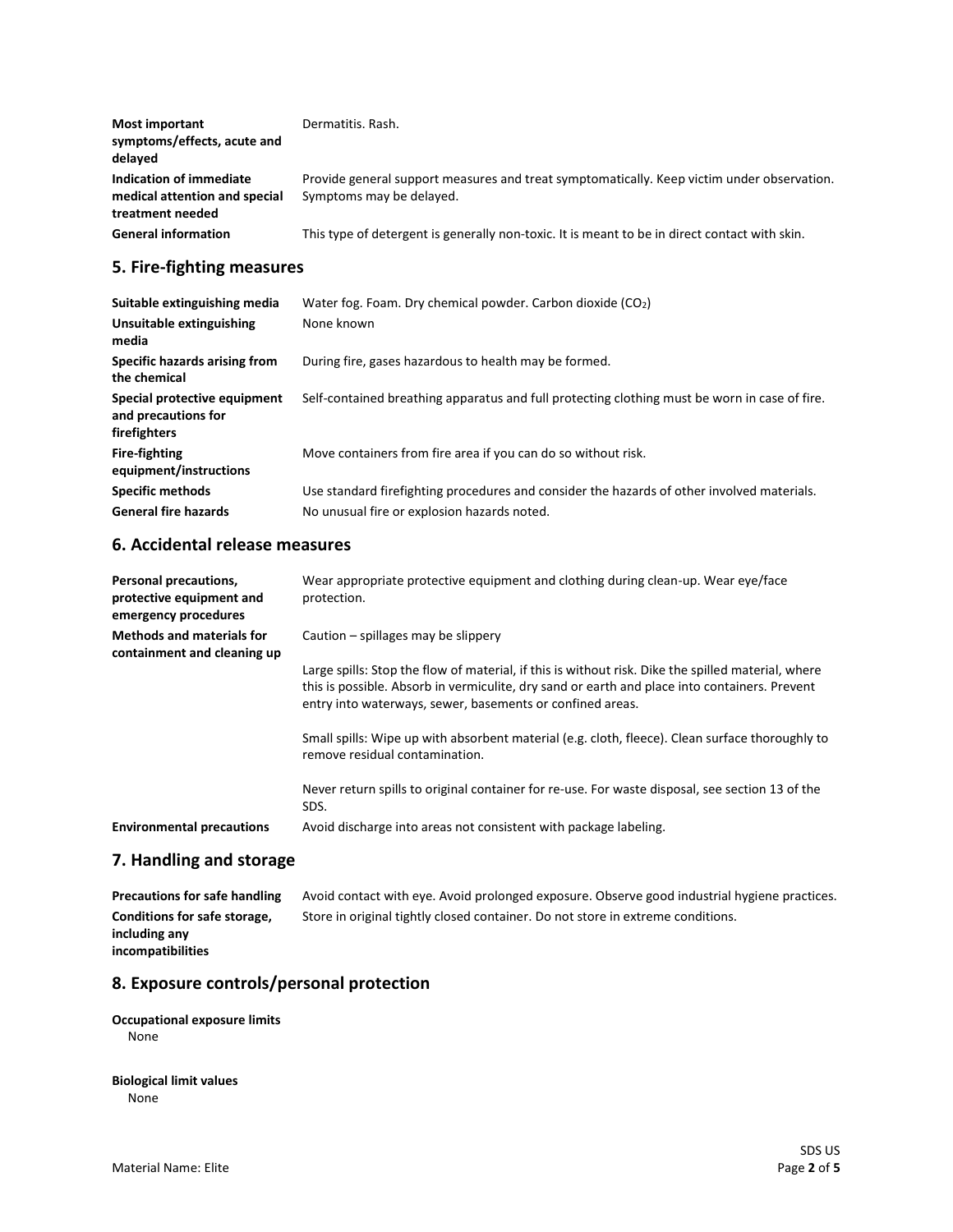| Appropriate engineering<br>controls      | Emergency eye wash stations and showers should be readily accessible. |
|------------------------------------------|-----------------------------------------------------------------------|
|                                          | Individual protection measures, such as personal protective equipment |
| Eye/face protection                      | Avoid contact with eyes.                                              |
| Skin protection                          |                                                                       |
| <b>Hand protection</b>                   | None.                                                                 |
| Other                                    | None.                                                                 |
| <b>Respiratory protection</b>            | Respiratory protection not required.                                  |
| <b>Thermal hazards</b>                   | None.                                                                 |
| <b>General hygiene</b><br>considerations | None.                                                                 |

# **9. Physical and chemical properties**

| Appearance                       |                      |
|----------------------------------|----------------------|
| <b>Physical State</b>            | Viscous liquid.      |
| Color                            | Light amber/natural. |
| Odor                             | Pleasant.            |
| <b>Odor threshold</b>            | Not available.       |
| рH                               | $5.5 - 7.$           |
| Melting/freezing point           | Not available.       |
| Initial boiling point and        | >212°F (100°C)       |
| boiling range                    |                      |
| <b>Flash point</b>               | >385°F (196°C)       |
| <b>Evaporation rate</b>          | Not available.       |
| <b>Flammability</b>              | Not available.       |
| <b>Flammability Limits</b>       |                      |
| Upper                            | Not available.       |
| Lower                            | Not available.       |
| Vapor pressure                   | Not available.       |
| Vapor density                    | Not available.       |
| Specific gravity (water=1)       | 1.02                 |
| Solubility in water              | Soluble              |
| <b>Partition coefficient</b>     | Not available.       |
| (n-octanol/water)                |                      |
| <b>Auto-ignition temperature</b> | Not available.       |
| <b>Decomposition temperature</b> | Not available.       |
| <b>Viscosity</b>                 | Not available.       |

# **10. Stability and reactivity**

| Reactivity                                   | This product is stable and non-reactive under normal conditions of use. |
|----------------------------------------------|-------------------------------------------------------------------------|
| <b>Chemical stability</b>                    | Material is stable under normal conditions.                             |
| <b>Possibility of hazardous</b><br>reactions | Hazardous polymerization does not occur.                                |
| <b>Conditions to avoid</b>                   | Heat, flames can cause product to decompose.                            |
| Incompatible materials                       | None.                                                                   |
| <b>Hazardous decomposition</b><br>products   | Carbon dioxide, carbon monoxide.                                        |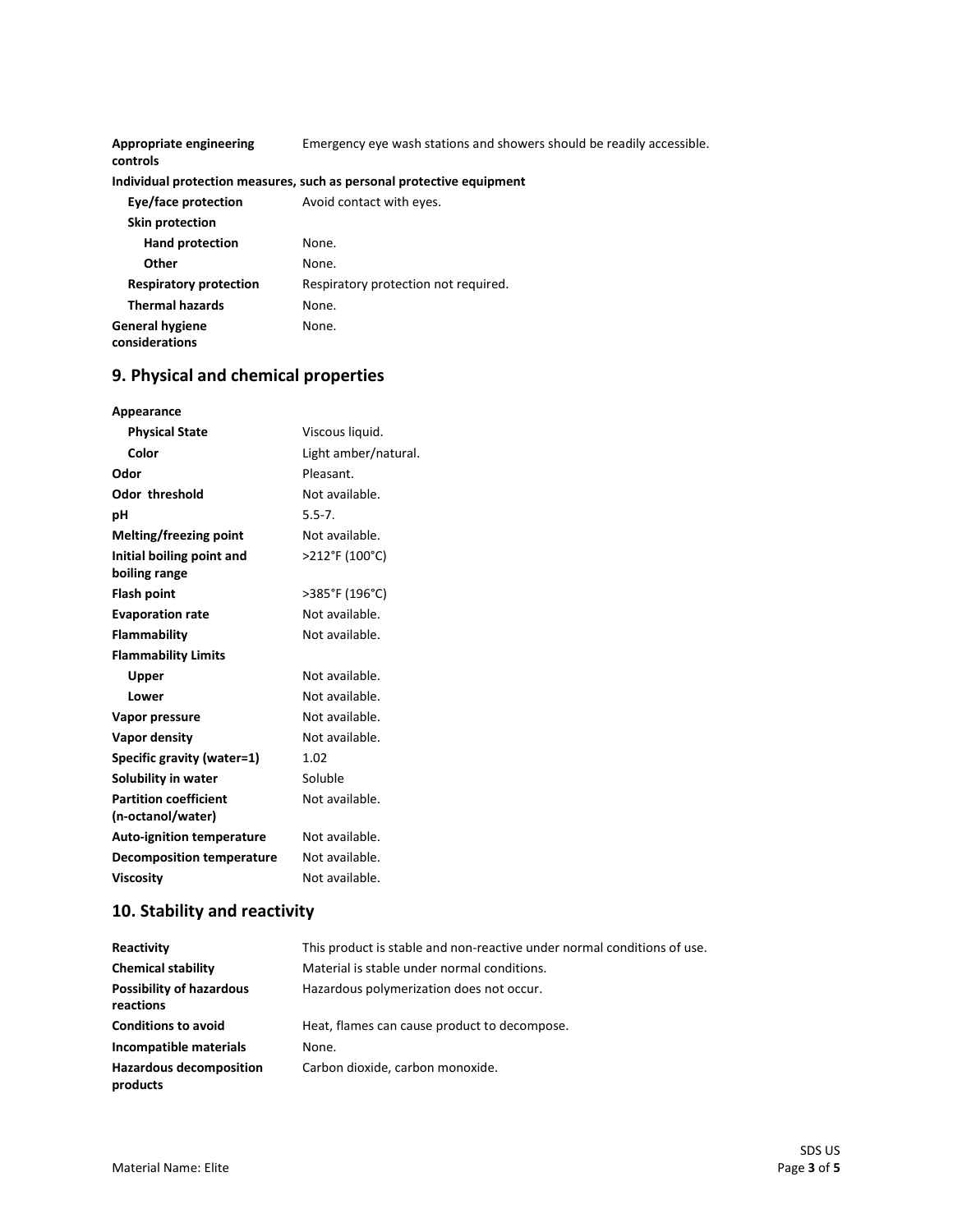# **11. Toxicological information**

| Information on likely routes<br>of exposure                                        |                                                                    |
|------------------------------------------------------------------------------------|--------------------------------------------------------------------|
| <b>Ingestion</b>                                                                   | Expected to be a low ingestion hazard.                             |
| <b>Inhalation</b>                                                                  | Expected to be a low inhalation hazard.                            |
| Skin contact                                                                       | Prolonged skin contact may cause slight irritation.                |
| Eye contact                                                                        | Repeated and/or prolonged eye contact may cause slight irritation. |
| Symptoms related to the<br>physical, chemical and<br>toxicological characteristics | Dermatitis, Rash.                                                  |
| <b>Acute toxicity</b>                                                              | Not established.                                                   |

| Product                                                        | <b>Route and Species</b>                                                   | $LD_{50}$              |
|----------------------------------------------------------------|----------------------------------------------------------------------------|------------------------|
| Elite (CAS mixture)                                            |                                                                            |                        |
| Acute                                                          | Oral, rat                                                                  | >5,000 mg/kg estimated |
|                                                                | *Estimates for product may be based on additional component data not shown |                        |
|                                                                |                                                                            |                        |
| Skin corrosion/irritation                                      | Not classified.                                                            |                        |
| Serious eye damage/                                            | May cause mild eye irritation.                                             |                        |
| irritation                                                     |                                                                            |                        |
| <b>Respiratory sensitization</b>                               | Not classified.                                                            |                        |
| <b>Skin sensitization</b>                                      | Not classified.                                                            |                        |
| <b>Germ cell mutagenicity</b>                                  | Not classified.                                                            |                        |
| Carcinogenicity                                                | Not considered a carcinogen.                                               |                        |
| OSHA Specifically Regulated Substances (29 CFR 1910.1001-1050) |                                                                            |                        |
| Not Listed.                                                    |                                                                            |                        |
| <b>Reproductive toxicity</b>                                   | Not classified.                                                            |                        |
| Specific target organ toxicity                                 | Not classified.                                                            |                        |
| - single exposure                                              |                                                                            |                        |
| Specific target organ toxicity                                 | Not classified.                                                            |                        |
| - repeated exposure                                            |                                                                            |                        |
| <b>Aspiration hazard</b>                                       | Not considered an aspiration hazard.                                       |                        |
| 12. Ecological information                                     |                                                                            |                        |
| <b>Ecotoxicity</b>                                             | No information.                                                            |                        |
|                                                                |                                                                            |                        |

| Persistence and degradability    | Not available.                     |
|----------------------------------|------------------------------------|
| <b>Bioaccumulative potential</b> | Potential to bioaccumulate is low. |
| Mobility in soil                 | Not available.                     |
| Other adverse effects            | Not available.                     |

# **13. Disposal considerations**

| <b>Disposal instructions</b>          | Dispose of in accordance with local regulations.                                                                                                                                                                        |
|---------------------------------------|-------------------------------------------------------------------------------------------------------------------------------------------------------------------------------------------------------------------------|
| Local disposal regulations            | None.                                                                                                                                                                                                                   |
| Waste from residues/unused<br>product | Dispose of in accordance with local regulations. Empty containers or liners may retain some<br>product residues. This material and its container must be disposed of in a safe manner. (see:<br>Disposal instructions). |
| Contaminated packaging                | Empty containers should be rinsed with water and recycled.                                                                                                                                                              |